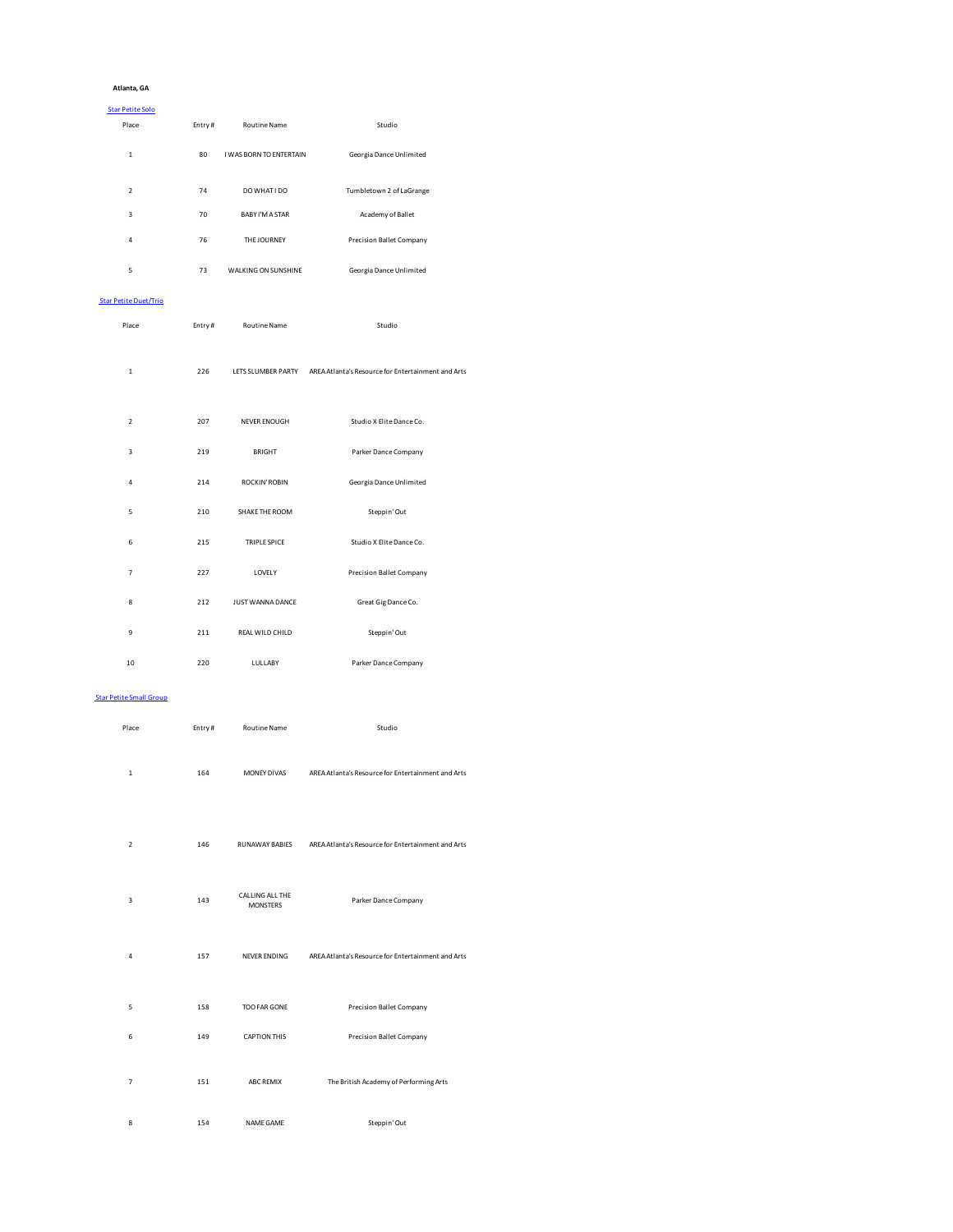| 9                              | 144    | WALK THE DINOSAUR      | Parker Dance Company                               |
|--------------------------------|--------|------------------------|----------------------------------------------------|
| 10                             | 148    | <b>BIRTHDAY BASH</b>   | Georgia Dance Unlimited                            |
| <b>Star Petite Large Group</b> |        |                        |                                                    |
|                                |        |                        |                                                    |
| Place                          | Entry# | Routine Name           | Studio                                             |
| $\mathbf 1$                    | 167    | WORK ME DOWN           | Steppin' Out                                       |
| $\mathbf 2$                    | 203    | TAKE ME TO HEAVEN      | Steppin' Out                                       |
| 3                              | 173    | EXTRAORDINARY MAGIC    | Georgia Dance Unlimited                            |
| <b>Star Junior Solo</b>        |        |                        |                                                    |
| Place                          | Entry# | Routine Name           | Studio                                             |
| $\mathbf 1$                    | 82     | DEAR FUTURE HUSBAND    | Studio X Elite Dance Co.                           |
| $\overline{\mathbf{2}}$        | 87     | UNEARTHED              | <b>Precision Ballet Company</b>                    |
| 3                              | 98     | AMAZING MAYZIE         | Southern Dance Precision                           |
| 4                              | 102    | CONTROL                | Studio X Elite Dance Co.                           |
| 5                              | 97     | TO ME YOU'RE BEAUTIFUL | <b>Precision Ballet Company</b>                    |
| 6                              | 83     | WINGS                  | Tumbletown 2 of LaGrange                           |
| $\overline{7}$                 | 88     | WHERE EVER YOU WILL GO | Tumbletown 2 of LaGrange                           |
| 8                              | 104    | <b>FOREVER</b>         | Tumbletown 2 of LaGrange                           |
| 9                              | 86     | HOPEFUL                | Precision Ballet Company                           |
| 10                             | 92     | SUBMERGED              | <b>Precision Ballet Company</b>                    |
| <b>Star Junior Duet/Trio</b>   |        |                        |                                                    |
| Place                          | Entry# | <b>Routine Name</b>    | Studio                                             |
| $\mathbf 1$                    | 228    | CAR WASH               | Tumbletown 2 of LaGrange                           |
| $\mathbf 2$                    | 221    | LETS TAKE THE NIGHT    | AREA Atlanta's Resource for Entertainment and Arts |
| 3                              | 217    | HIT THE ROAD JACK      | Georgia Dance Unlimited                            |
| 4                              | 234    | PUMP UP THE JAM        | Tumbletown 2 of LaGrange                           |
| 5                              | 230    | FRIEND LIKE ME         | Steppin' Out                                       |
| 6                              | 233    | SMALL WORLD            | Academy of Ballet                                  |
| $\overline{7}$                 | 225    | SAY A LITTLE PRAYER    | Tumbletown 2 of LaGrange                           |
| 8                              | 229    | SCHUYLER SISTERS       | Legacy Dance                                       |
| 9                              | 218    | FAITH                  | Tumbletown 2 of LaGrange                           |
| 10                             | 216    | AFTER THE RAIN         | Thaddeaus Productions Group                        |

### Star Junior Small Group

| Place | Entry# | <b>Routine Name</b> | Studio                   |
|-------|--------|---------------------|--------------------------|
| 1     | 183    | <b>HOT WINGS</b>    | Tumbletown 2 of LaGrange |
|       | 160    | NOBODY KNOWS        | Georgia Dance Unlimited  |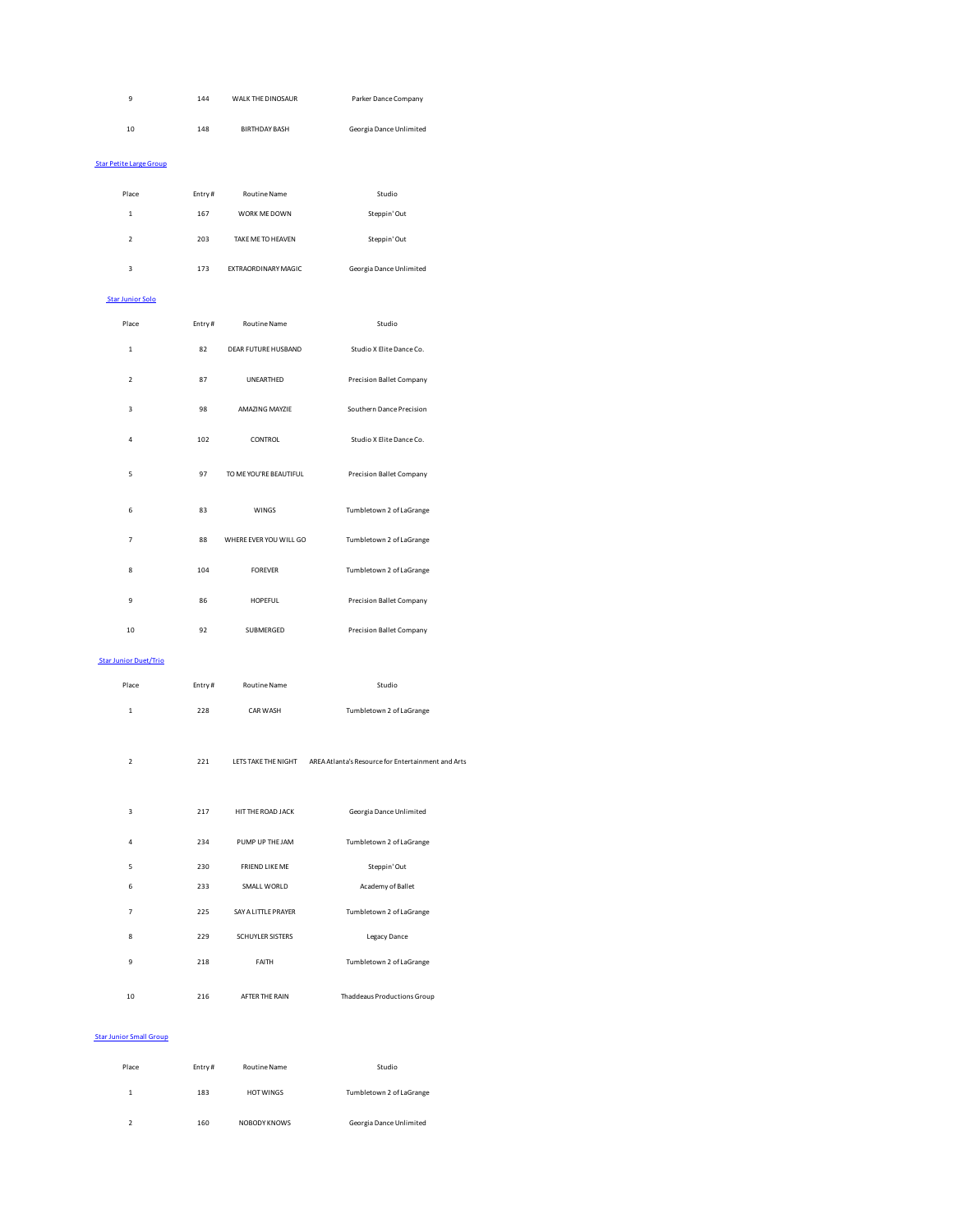| 3 | 176 | IF ONLY                    | Steppin' Out |
|---|-----|----------------------------|--------------|
| 4 | 159 | <b>FIX YOU</b>             | Steppin' Out |
| 5 | 182 | <b>GREAT BALLS OF FIRE</b> | 5678 Dance   |

### Star Junior Large Group

| Place                      | Entry# | <b>Routine Name</b>               | Studio                                |  |
|----------------------------|--------|-----------------------------------|---------------------------------------|--|
| $\mathbf 1$                | 184    | OPEN HANDS                        | Georgia Dance Unlimited               |  |
| <b>Star Teen Solo</b>      |        |                                   |                                       |  |
| Place                      | Entry# | <b>Routine Name</b>               | Studio                                |  |
| $\mathbf{1}$               | 362    | <b>HIGH HOPES</b>                 | Legacy Dance                          |  |
| $\overline{2}$             | 356    | DWELLING                          | <b>Precision Ballet Company</b>       |  |
| 3                          | 360    | <b>MEAN GIRLS</b>                 | Georgia Dance Unlimited               |  |
| 4                          | 357    | TRYING MY BEST                    | Legacy Dance                          |  |
| 5                          | 366    | <b>JUST GOT PAID</b>              | Georgia Dance Unlimited               |  |
| 6                          | 359    | SIGN OF THE TIMES                 | <b>Legacy Dance</b>                   |  |
| $\overline{7}$             | 355    | STAY                              | Dance Contempra                       |  |
| 8                          | 363    | <b>BLUEBIRD VARIATION</b>         | Dance Contempra                       |  |
| 9                          | 354    | FRIENDS ON THE OTHER<br>SIDE      | Steppin' Out                          |  |
| 10                         | 361    | 100 YEARS                         | Tumbletown 2 of LaGrange              |  |
| <b>Star Teen Duet/Trio</b> |        |                                   |                                       |  |
| Place                      | Entry# | <b>Routine Name</b>               | Studio                                |  |
| $\mathbf 1$                | 250    | MAMA I'M A BIG GIRL<br><b>NOW</b> | Georgia Dance Unlimited               |  |
| $\overline{2}$             | 249    | <b>GOOD MORNING</b>               | Legacy Dance                          |  |
| 3                          | 246    | <b>ROOTS</b>                      | North Georgia Dance and Music Factory |  |
| $\overline{4}$             | 244    | <b>BUTTER</b>                     | <b>Legacy Dance</b>                   |  |
| 5                          | 245    | WAIT FOR NOW                      | <b>Thaddeaus Productions Group</b>    |  |

### Star Teen Small Group

| Place                        | Entry# | <b>Routine Name</b> | Studio                  |
|------------------------------|--------|---------------------|-------------------------|
| $\mathbf{1}$                 | 313    | THE TIME WARP       | Georgia Dance Unlimited |
| <b>Star Teen Large Group</b> |        |                     |                         |
| Place                        | Entry# | <b>Routine Name</b> | Studio                  |
| Top Score                    | 302    | WE GOT THAT FYF     | conservatory of dance   |
| <b>Star Senior Solo</b>      |        |                     |                         |

Place Entry # Routine Name **Studio** 

|  | SPELL<br>----- | Steppin' Out |
|--|----------------|--------------|
|  |                |              |
|  |                |              |

| <b>Star Senior Duet/Trio</b> |        |                     |                  |  |
|------------------------------|--------|---------------------|------------------|--|
| Place                        | Entry# | <b>Routine Name</b> | Studio           |  |
| <b>Top Score</b>             | 271    | NEVER COME HOME     | Dance Contempra  |  |
| <b>Power Petite Solo</b>     |        |                     |                  |  |
| Place                        | Entry# | <b>Routine Name</b> | Studio           |  |
| 1                            | 105    | SASSY               | TDF STUDIO & GYM |  |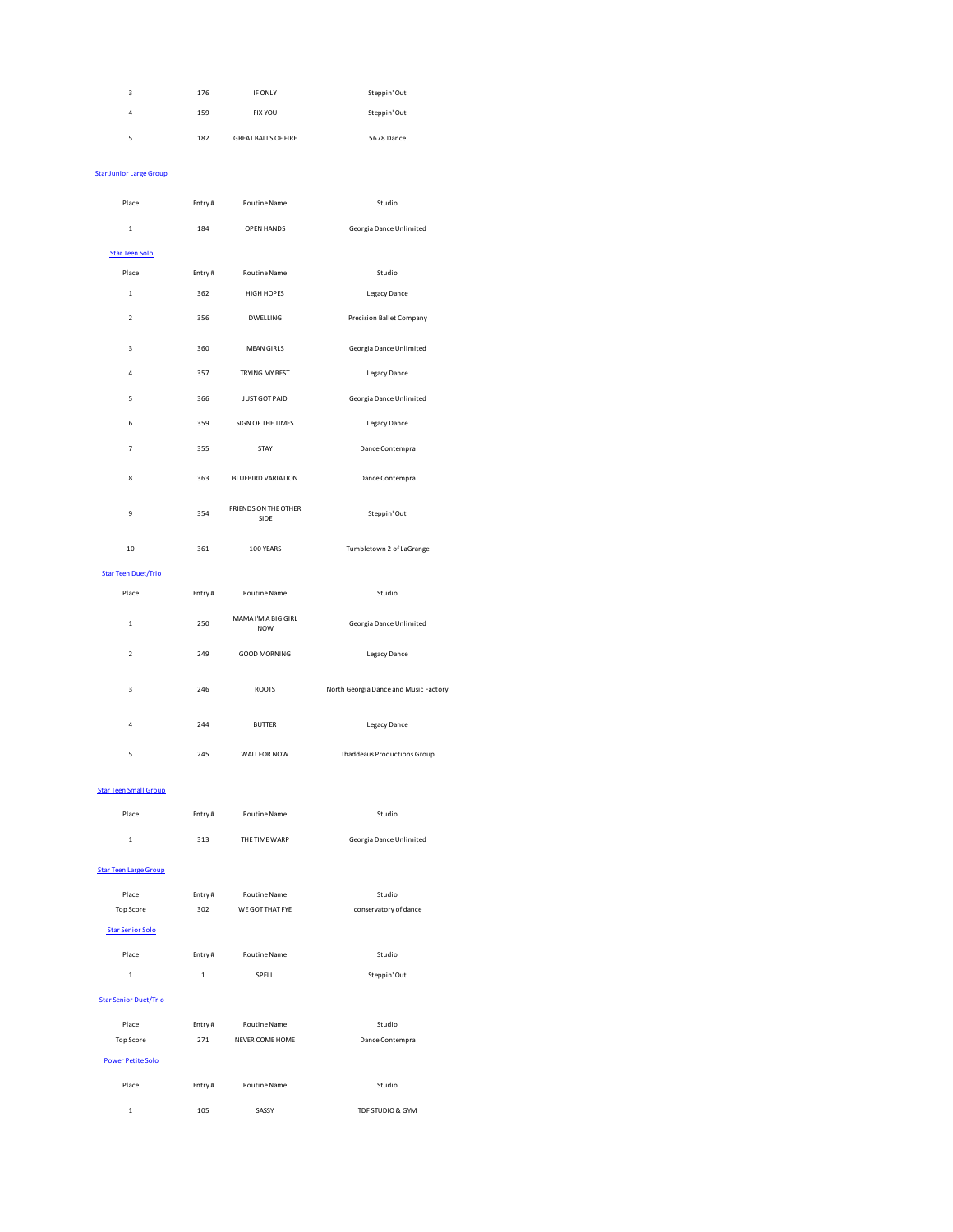### Power Petite Small Group

| Place                         | Entry# | <b>Routine Name</b>   | Studio                  |
|-------------------------------|--------|-----------------------|-------------------------|
| 1                             | 190    | DANCE LIKE YOUR DADDY | Georgia Dance Unlimited |
| $\overline{2}$                | 178    | IN THE MONEY          | Parker Dance Company    |
| $\overline{3}$                | 145    | SOUTHERN SEA          | Parker Dance Company    |
| 4                             | 188    | <b>MORE</b>           | Parker Dance Company    |
| 5                             | 191    | <b>READ ALL ABOUT</b> | TDF STUDIO & GYM        |
| <b>Power Petite Duet/Trio</b> |        |                       |                         |

| Place                    | Entry# | <b>Routine Name</b>  | Studio           |
|--------------------------|--------|----------------------|------------------|
| 1                        | 237    | <b>MATERIAL GIRL</b> | Steppin' Out     |
| $\overline{\phantom{a}}$ | 238    | <b>TROLLS</b>        | TDF STUDIO & GYM |

### Power Petite Large Group

| Place                           | Entry# | <b>Routine Name</b> | Studio                                                                 |
|---------------------------------|--------|---------------------|------------------------------------------------------------------------|
| <b>Top Score</b>                | 165    | <b>TUTTI FRUITI</b> | Parker Dance Company                                                   |
| <b>Power Junior Small Group</b> |        |                     |                                                                        |
| Place                           | Entry# | <b>Routine Name</b> | Studio                                                                 |
| $\mathbf 1$                     | 187    | COVERGIRL           | Studio X Elite Dance Co.                                               |
| $\mathbf 2$                     | 201    | SOLDIERS            | 5678 Dance                                                             |
| 3                               | 199    | HALLELUJAH          | Studio X Elite Dance Co.                                               |
| <b>Power Junior Solo</b>        |        |                     |                                                                        |
| Place                           | Entry# | <b>Routine Name</b> | Studio                                                                 |
| $\mathbf 1$                     | 93     | COLD                | Studio X Elite Dance Co.                                               |
| $\mathbf 2$                     | 123    | <b>BORN AGAIN</b>   | Studio X Elite Dance Co.                                               |
| $\overline{\mathbf{3}}$         | 122    | IN THE WAKE         | <b>Precision Ballet Company</b>                                        |
| $\overline{4}$                  | 114    |                     | GIRLS WILL BE GIRLS AREA Atlanta's Resource for Entertainment and Arts |
| 5                               | 111    | FAITH               | 5678 Dance                                                             |
| 6                               | 115    | I REMEMBER HER      | Georgia Dance Unlimited                                                |
| $\overline{7}$                  | 125.1  | PENCIL FULL OF LED  | Southern Dance Precision                                               |
| 8                               | 128    | SPANISH ROSE        | Southern Dance Precision                                               |
| 9                               | 119    | THIRD WATCH         | <b>Precision Ballet Company</b>                                        |
| 10                              | 118    | <b>RECESS</b>       | Georgia Dance Unlimited                                                |
| <b>Power Junior Duet/Trio</b>   |        |                     |                                                                        |

| Place | Entry# | <b>Routine Name</b> | Studio                   |
|-------|--------|---------------------|--------------------------|
| 1.    | 233.1  | SAY SOMETHING       | Tumbletown 2 of LaGrange |

### Power Junior Large Group

| Place<br>. | Entry# | <b>Routine Name</b> | Studio<br>. |
|------------|--------|---------------------|-------------|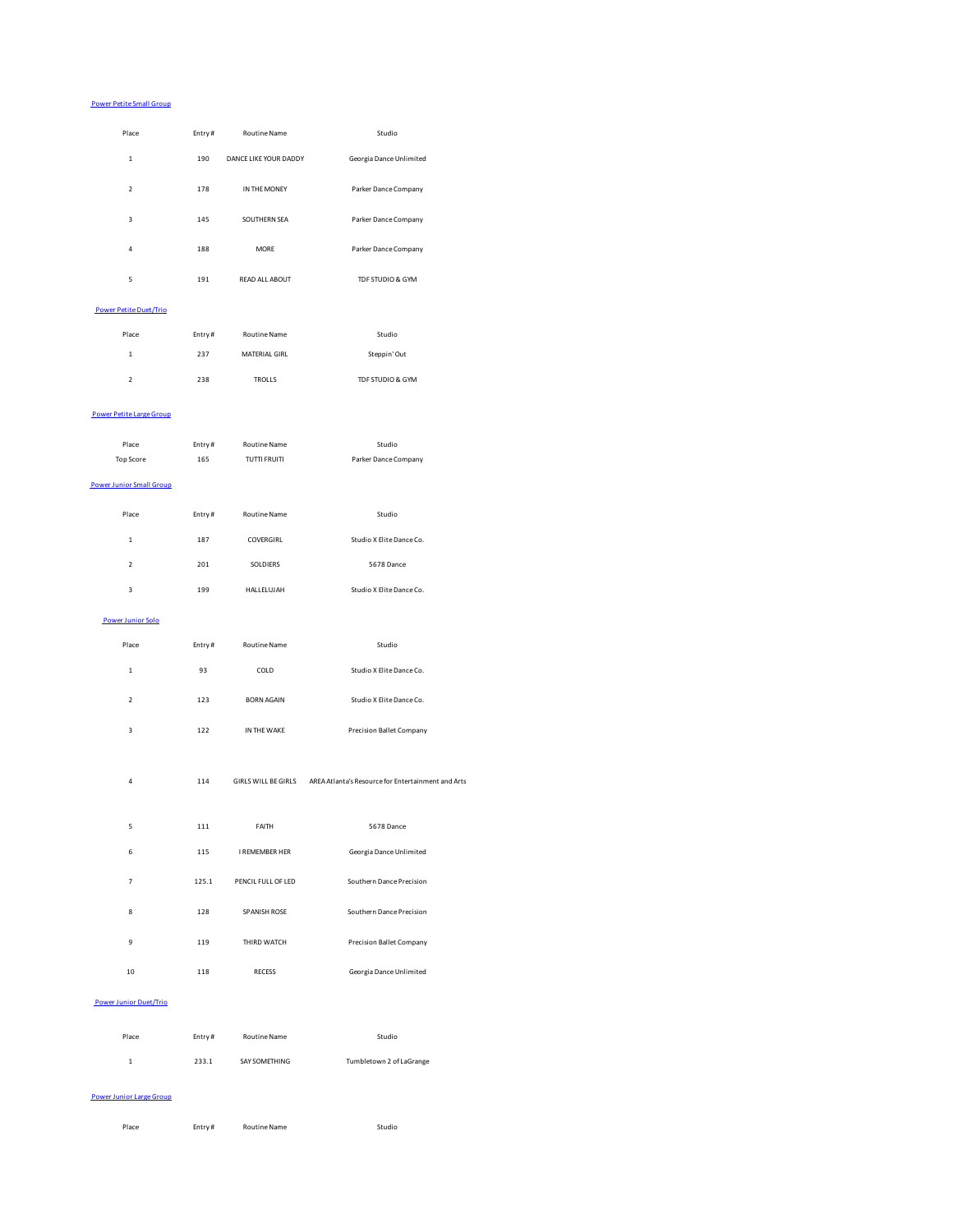### 1 195 WE ! THE GIRLS AREA Atlanta's Resource for Entertainment and Arts

### **Power Junior Line/Production**

| Place                       | Entry# | <b>Routine Name</b>  | Studio                                |
|-----------------------------|--------|----------------------|---------------------------------------|
| $\mathbf{1}$                | 192    | SOUNDTRACK           | 5678 Dance                            |
| Power Teen Solo             |        |                      |                                       |
| Place                       | Entry# | <b>Routine Name</b>  | Studio                                |
| $\mathbf{1}$                | 376    | CALOR                | Studio X Elite Dance Co.              |
| $\overline{\phantom{a}}$    | 380    | LOST                 | Studio X Elite Dance Co.              |
| 3                           | 382    | LITTLE VOICE         | 5678 Dance                            |
| 4                           | 372    | KILL OF THE NIGHT    | Georgia Dance Unlimited               |
| 5                           | 368    | USED TO BE MINE      | Parker Dance Company                  |
| 6                           | 387    | I DON'T WANNA        | Georgia Dance Unlimited               |
| $\overline{7}$              | 395    | <b>ELASTIC HEART</b> | Studio X Elite Dance Co.              |
| 8                           | 388    | <b>I LOVE PARIS</b>  | Georgia Dance Unlimited               |
| 9                           | 369    | WHAT ABOUT US        | Parker Dance Company                  |
| 10                          | 378    | GAGA                 | Steppin' Out                          |
| <b>Power Teen Duet/Trio</b> |        |                      |                                       |
| Place                       | Entry# | Routine Name         | Studio                                |
| $\mathbf{1}$                | 252    | SALUTE               | <b>Legacy Dance</b>                   |
| $\overline{2}$              | 266    | NICEST THING         | Parker Dance Company                  |
| $\overline{3}$              | 257    | MIB                  | Steppin' Out                          |
| 4                           | 258    | AY CARAMBA           | Steppin' Out                          |
| 5                           | 256    | WHEN WE GET OLD      | North Georgia Dance and Music Factory |

### Power Teen Small Group

| Place          | Entry# | <b>Routine Name</b>              | Studio                                 |
|----------------|--------|----------------------------------|----------------------------------------|
| $\mathbf{1}$   | 299    | CALL ME                          | Georgia Dance Unlimited                |
| $\overline{2}$ | 304    | 90 DAYS                          | Studio X Elite Dance Co.               |
| $\overline{3}$ | 325    | ANYONE                           | Studio X Elite Dance Co.               |
| $\overline{4}$ | 290    | COUNTDOWN                        | North Georgia Dance and Music Factory  |
| 5              | 295    | <b>BLACK VELVET</b>              | Studio X Elite Dance Co.               |
| 6              | 294    | WOMANIZER                        | Studio X Elite Dance Co.               |
| $\overline{7}$ | 324    | STAND BY ME                      | The British Academy of Performing Arts |
| 8              | 323    | SOMEWHERE ONLY WE<br><b>KNOW</b> | <b>Dance Expressions</b>               |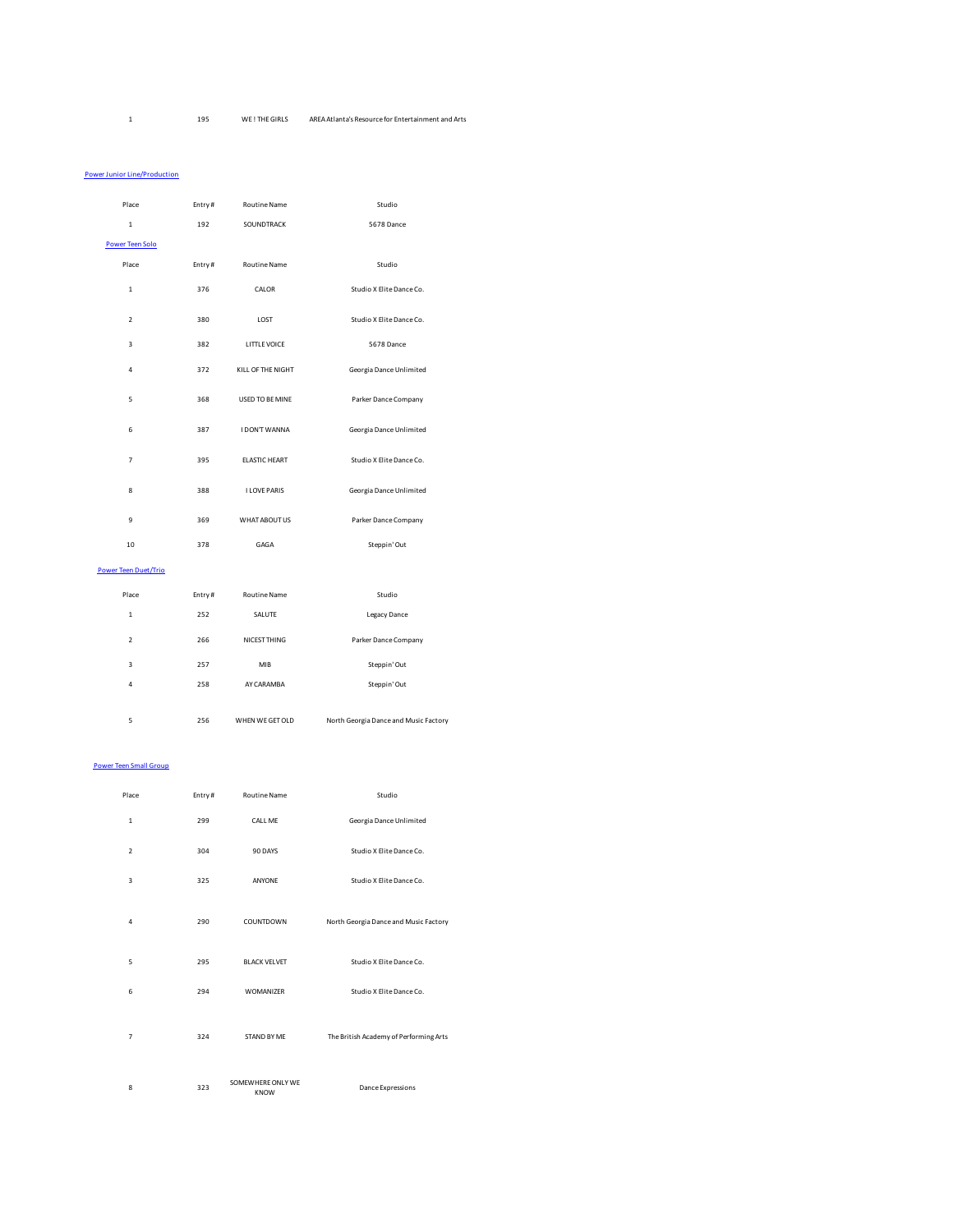| 9 | 344 | <b>ENERGY</b> | North Georgia Dance and Music Factory |
|---|-----|---------------|---------------------------------------|
|   |     |               |                                       |
|   |     |               |                                       |
|   |     |               |                                       |

10 293 ONE NIGHT ONLY The British Academy of Performing Arts

### Power Teen Large Group

| Place                   | Entry# | <b>Routine Name</b>    | Studio                                |
|-------------------------|--------|------------------------|---------------------------------------|
| $\mathbf{1}$            | 308    | <b>IF I DISAPPFAR</b>  | Georgia Dance Unlimited               |
| $\overline{2}$          | 318    | <b>EGYPT</b>           | Studio X Elite Dance Co.              |
| $\overline{\mathbf{3}}$ | 312    | <b>MOTOWNPHILLYATL</b> | North Georgia Dance and Music Factory |
| 4                       | 315    | <b>JET SET</b>         | Steppin' Out                          |
| 5                       | 311    | THE VMAS               | Studio X Elite Dance Co.              |

### Power Teen Line/Production

| Place          | Entry# | <b>Routine Name</b> | Studio                  |
|----------------|--------|---------------------|-------------------------|
| $\mathbf{1}$   | 347    | <b>HALF TIME</b>    | Steppin' Out            |
| $\overline{2}$ | 346    | <b>ELTON</b>        | Georgia Dance Unlimited |

### Power Senior Solo

| Place          | Entry# | <b>Routine Name</b>             | Studio                   |
|----------------|--------|---------------------------------|--------------------------|
| $\mathbf{1}$   | 18     | OUR WORLD IT FELL SO<br>QUIETLY | Studio X Elite Dance Co. |
| $\overline{2}$ | 27     | BREATHE IN, BREATHE OUT         | Studio X Elite Dance Co. |
| $\overline{3}$ | 13     | BLOWIN'IN THE WIND              | Tumbletown 2 of LaGrange |
| $\overline{4}$ | 15     | VOICE OF GOD                    | Georgia Dance Unlimited  |
| 5              | 31     | READ MY MIND                    | Steppin' Out             |
| 6              | 22     | BEFORE I GO                     | Academy of Ballet        |
| $\overline{7}$ | 12     | I CAN'T BREATHE                 | Georgia Dance Unlimited  |
| 8              | 28     | IN CASE I DON T FEEL            | Steppin' Out             |
| 9              | 11     | YOUNG AND BEAUTIFUL             | Steppin' Out             |
| 10             | 5      | KILL THE LIGHTS                 | Studio X Elite Dance Co. |

### Power Senior Duet/Trio

| Place                   | Entry# | <b>Routine Name</b>  | Studio            |
|-------------------------|--------|----------------------|-------------------|
| $\mathbf{1}$            | 280    | ME AND MY SHADOW     | Steppin' Out      |
| $\overline{2}$          | 278    | <b>BIG TIME</b>      | Steppin' Out      |
| $\overline{\mathbf{3}}$ | 276    | <b>TWO</b>           | Steppin' Out      |
| 4                       | 274    | <b>BIRD SFT FRFF</b> | Dance Contempra   |
| 5                       | 273    | SFI AH               | Academy of Ballet |

### Power Senior Small Group

| Place | Entry# | Routine Name           | Studio                  |
|-------|--------|------------------------|-------------------------|
|       | 336    | ANOTHER DAY IN THE SUN | Georgia Dance Unlimited |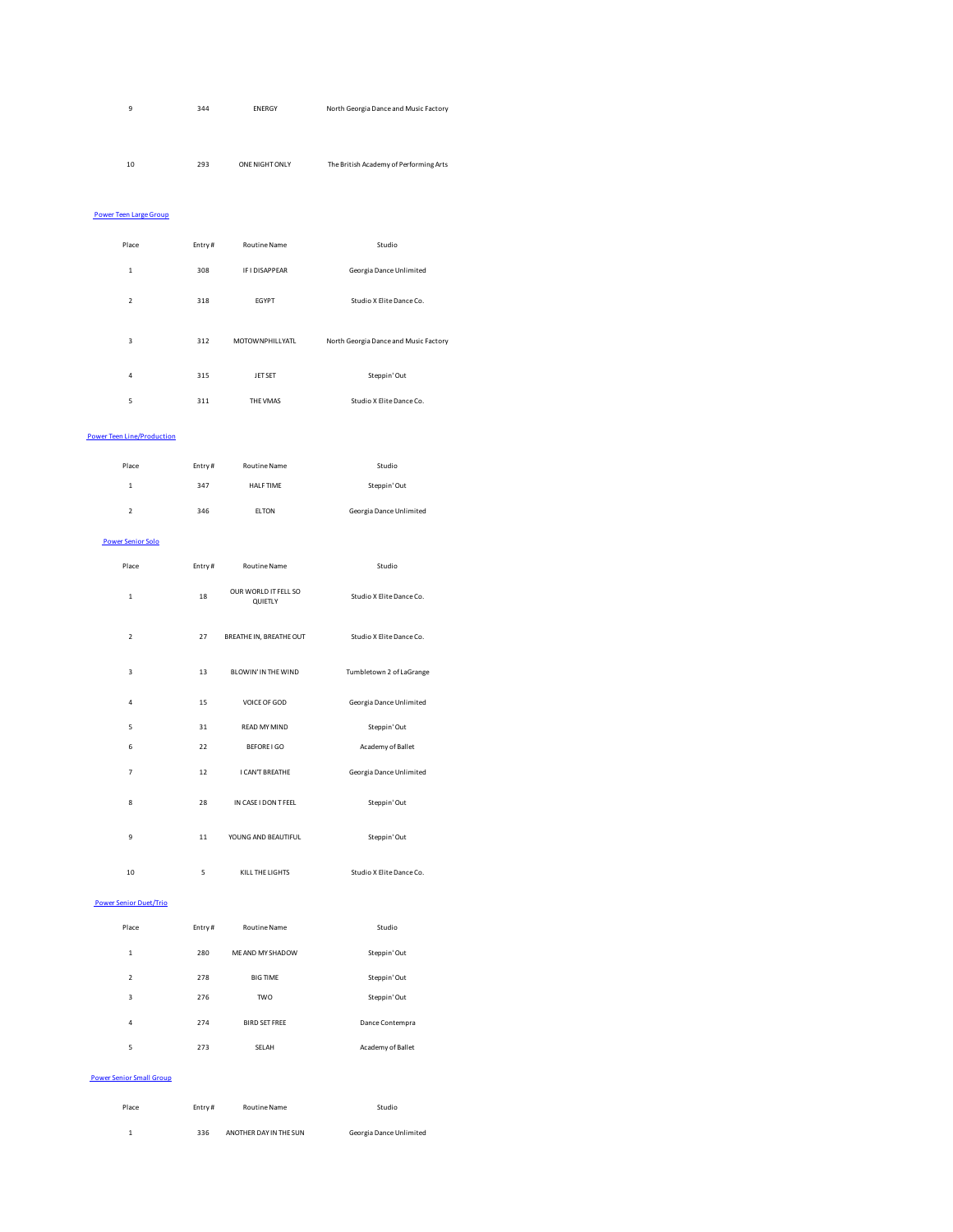| $\overline{2}$ | 330 | CAME HERE FOR LOVE   | Georgia Dance Unlimited                |
|----------------|-----|----------------------|----------------------------------------|
| 3              | 334 | <b>CARRY ME HOME</b> | The British Academy of Performing Arts |
| 4              | 335 | <b>IT KNOWS ME</b>   | Steppin' Out                           |
| 5              | 332 | THIS BITTER EARTH    | North Georgia Dance and Music Factory  |

### Power Senior Large Group

| Place                     | Entry# | <b>Routine Name</b>    | Studio               |
|---------------------------|--------|------------------------|----------------------|
| $\mathbf{1}$              | 341    | WHAT YOU WANT          | Steppin' Out         |
| <b>Power Adult Solo</b>   |        |                        |                      |
| Place                     | Entry# | <b>Routine Name</b>    | Studio               |
| <b>Top Score</b>          | 34     | <b>DEFYING GRAVITY</b> | Brewton Dance Studio |
| <b>Energy Petite Solo</b> |        |                        |                      |
| Place                     | Entry# | <b>Routine Name</b>    | Studio               |
| 1                         | 140    | <b>HEY LION</b>        | Parker Dance Company |

### Energy Petite Small Group

| Place                     | Entry# | <b>Routine Name</b>    | Studio               |
|---------------------------|--------|------------------------|----------------------|
| $\mathbf{1}$              | 198    | <b>HARD KNOCK LIFE</b> | Divine Dance Studio  |
| <b>Energy Junior Solo</b> |        |                        |                      |
| Place                     | Entry# | <b>Routine Name</b>    | Studio               |
| $\mathbf{1}$              | 142    | CIRCI F GAME           | 5678 Dance           |
| $\overline{2}$            | 141    | GRAVEYARD              | Parker Dance Company |
| 3                         | 138    | LANDSLIDE              | Parker Dance Company |
|                           |        |                        |                      |

### Energy Junior Duet/Trio

| Place | Entry# | <b>Routine Name</b> | Studio               |
|-------|--------|---------------------|----------------------|
| 1     | 242    | THREE LITTLE BIRDS  | Parker Dance Company |

### Energy Junior Small Group

| Place                   | Entry# | <b>Routine Name</b>  | Studio                                             |
|-------------------------|--------|----------------------|----------------------------------------------------|
| $\mathbf{1}$            | 204    | <b>SWEET DREAMS</b>  | Parker Dance Company                               |
| <b>Energy Teen Solo</b> |        |                      |                                                    |
| Place                   | Entry# | <b>Routine Name</b>  | Studio                                             |
| $\mathbf{1}$            | 409    | <b>BLUEBIRD</b>      | Studio X Elite Dance Co.                           |
|                         |        |                      |                                                    |
| $\overline{2}$          | 399    | MASTERPIECE          | AREA Atlanta's Resource for Entertainment and Arts |
|                         |        |                      |                                                    |
| $\overline{\mathbf{3}}$ | 408    | <b>BELIEVE</b>       | 5678 Dance                                         |
| $\overline{4}$          | 401    | <b>HIDE AND SEEK</b> | Southern Dance Precision                           |
| 5                       | 396    | CONSTELLATIONS       | Parker Dance Company                               |
| 6                       | 397    | WHEN WE WERE YOUNG   | Parker Dance Company                               |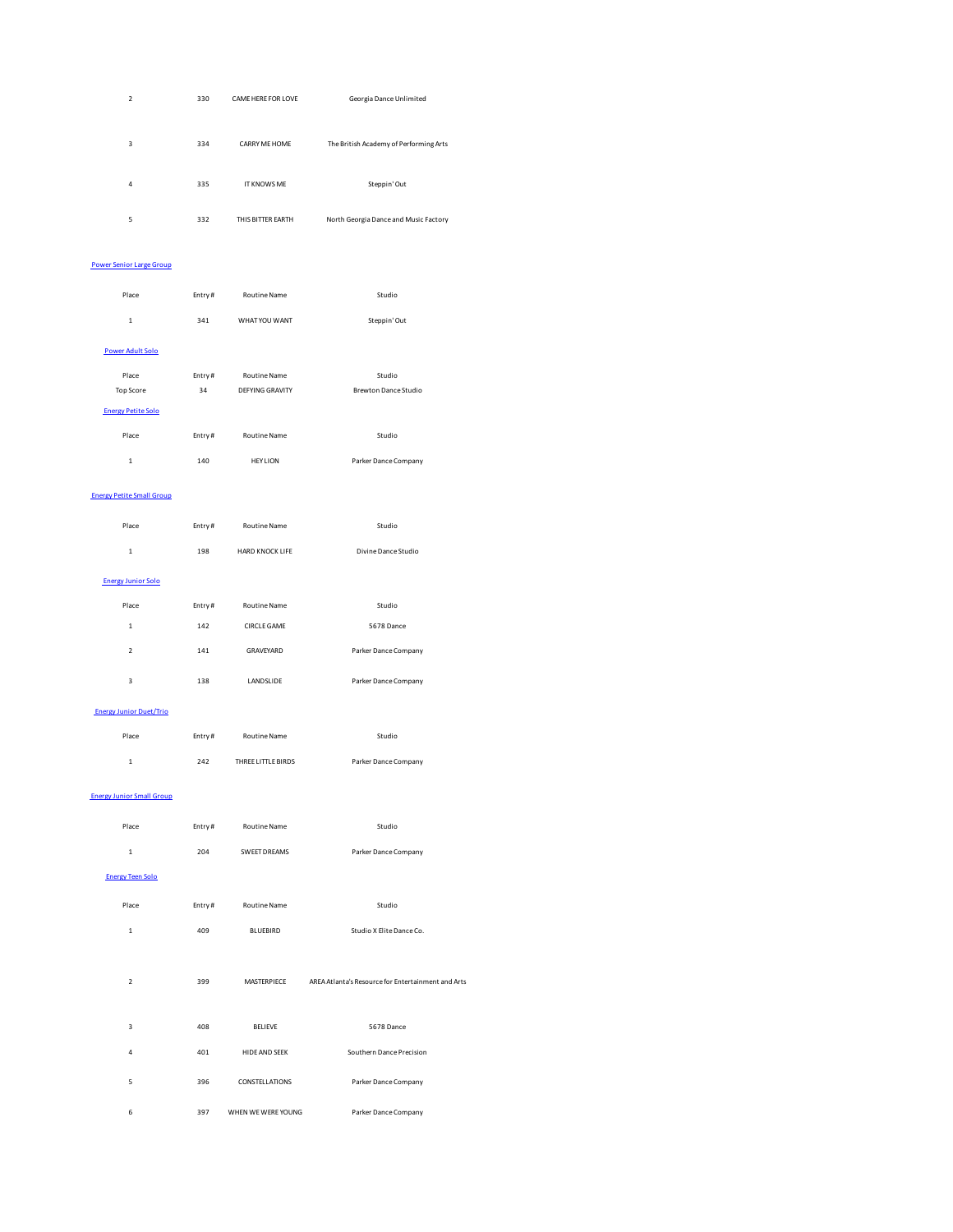| $\overline{7}$                 | 403        | I'M FABULOUS             | AREA Atlanta's Resource for Entertainment and Arts |
|--------------------------------|------------|--------------------------|----------------------------------------------------|
|                                |            |                          |                                                    |
| 8                              | 400        | ARCTIC                   | Southern Dance Precision                           |
|                                |            |                          |                                                    |
| 9                              | 398        | WHEN THE PARTY'S OVER    | Academy of Ballet                                  |
| 9                              |            | <b>BRING ON THE RAIN</b> |                                                    |
| 10                             | 407<br>393 | JOKE'S ON YOU            | 5678 Dance<br>5678 Dance                           |
|                                |            |                          |                                                    |
| <b>Energy Teen Duet/Trio</b>   |            |                          |                                                    |
| Place                          | Entry#     | Routine Name             | Studio                                             |
| $\mathbf 1$                    | 267        | I'LL BE SEEING YOU       | Parker Dance Company                               |
| $\mathbf 2$                    | 265        | OUT OF DARKNESS          | Studio X Elite Dance Co.                           |
| $\overline{\mathbf{3}}$        | 261        | <b>IMPOSSIBLE</b>        | Academy of Ballet                                  |
|                                |            |                          |                                                    |
| 4                              | 263        | NO TROUBLES              | AREA Atlanta's Resource for Entertainment and Arts |
|                                |            |                          |                                                    |
| 5                              | 264        | RAINBOW                  | 5678 Dance                                         |
|                                |            |                          |                                                    |
| <b>Energy Teen Small Group</b> |            |                          |                                                    |
| Place                          | Entry#     | Routine Name             | Studio                                             |
| $\mathbf 1$                    | 349        | ORNAMENT                 | Parker Dance Company                               |
|                                |            |                          |                                                    |
|                                |            |                          |                                                    |
| $\overline{2}$                 | 342        | OXIDIZE                  | AREA Atlanta's Resource for Entertainment and Arts |
|                                |            |                          |                                                    |
|                                |            |                          |                                                    |
| 3                              | 317        | DEAR, SORRY!             | AREA Atlanta's Resource for Entertainment and Arts |
|                                |            |                          |                                                    |
|                                |            |                          |                                                    |
| <b>Energy Teen Large Group</b> |            |                          |                                                    |
| Place                          | Entry#     | Routine Name             | Studio                                             |
| $\mathbf 1$                    | 348        | IF IT'S UP               | Divine Dance Studio                                |
|                                |            |                          |                                                    |

 Energy Senior Solo Place Entry # Routine Name Studio 1 59 GIVE ME LOVE 5678 Dance 2 56 IN THE SILENCE North Georgia Dance and Music Factory 3 51 IT'S NOT UNUSUAL Parker Dance Company 4 65 ONLY Parker Dance Company 5 46 I LOST A FRIEND Steppin' Out 6 63 MY HEART WILL GO ON Steppin' Out 7 60 WHICH WITCH Georgia Dance Unlimited 8 53 THE OTHER SIDE Steppin' Out 9 42 LOST Georgia Dance Unlimited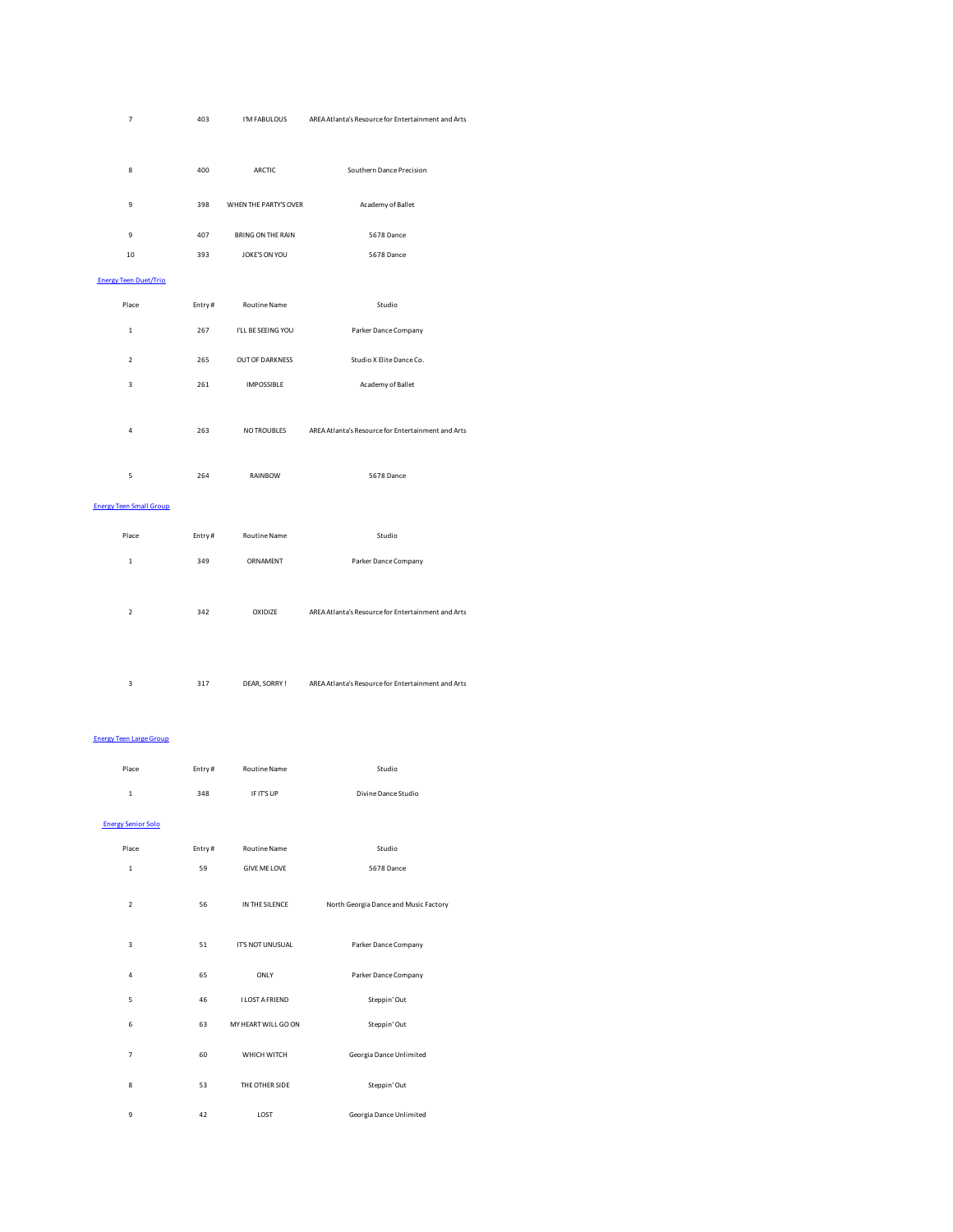| 10                                                               | 61     | <b>LOVE IN THE DARK</b> | Steppin' Out                          |
|------------------------------------------------------------------|--------|-------------------------|---------------------------------------|
| <b>Energy Senior Duet/Trio</b>                                   |        |                         |                                       |
| Place                                                            | Entry# | <b>Routine Name</b>     | Studio                                |
| $\mathbf 1$                                                      | 281    | <b>BARBIE'S WORLD</b>   | North Georgia Dance and Music Factory |
| $\overline{\mathbf{2}}$                                          | 283    | GRACE                   | Georgia Dance Unlimited               |
| 3                                                                | 287    | <b>BETTER DAYS</b>      | Georgia Dance Unlimited               |
| $\overline{a}$                                                   | 282    | LONELY                  | Parker Dance Company                  |
| 5                                                                | 285    | HOMETOWN GLORY          | Steppin' Out                          |
| <b>Energy Senior Small Group</b>                                 |        |                         |                                       |
| Place                                                            | Entry# | Routine Name            | Studio                                |
| $\mathbf 1$                                                      | 352    | SHOUT                   | Georgia Dance Unlimited               |
| $\overline{\mathbf{c}}$                                          | 309    | I DON'T THINK ABOUT YOU | Steppin' Out                          |
| 3                                                                | 310    | LOVE IN THE DARK        | 5678 Dance                            |
| $\overline{a}$                                                   | 351    | LAY BY ME               | 5678 Dance                            |
| 5                                                                | 321    | I'M STILL STANDING      | Steppin' Out                          |
| <b>Energy Senior Large Group</b>                                 |        |                         |                                       |
| Place                                                            | Entry# | Routine Name            | Studio                                |
| 1                                                                | 353    | ALIVE                   | Steppin' Out                          |
| <b>Energy Adult Large Group</b>                                  |        |                         |                                       |
| Place                                                            | Entry# | Routine Name            | Studio                                |
| $\mathbf 1$                                                      | 339    | H <sub>20</sub>         | Steppin' Out                          |
| <b>Industry Dance Awards Best Jazz</b>                           |        |                         |                                       |
| Place                                                            | Entry# | Routine Name            | Studio                                |
| $\mathbf{1}$                                                     | 303    | GOOGLE ME               | Steppin' Out                          |
| <b>Industry Dance Awards Best</b><br>Lyrical/Modern/Contemporary |        |                         |                                       |
| Place                                                            | Entry# | Routine Name            | Studio                                |
| $\mathbf 1$                                                      | 349    | ORNAMENT                | Parker Dance Company                  |

# Industry Dance Awards Best Musical Theater/Novelty/Character

| Theater/Novelty/Character |        |                          |            |
|---------------------------|--------|--------------------------|------------|
| Place                     | Entry# | <b>Routine Name</b>      | Studio     |
| 1                         | 343    | WHEN YOU'RE AN<br>ADDAMS | 5678 Dance |

### Industry Dance Awards Best Hip Hop

Place **Entry #** Routine Name **Rame** Studio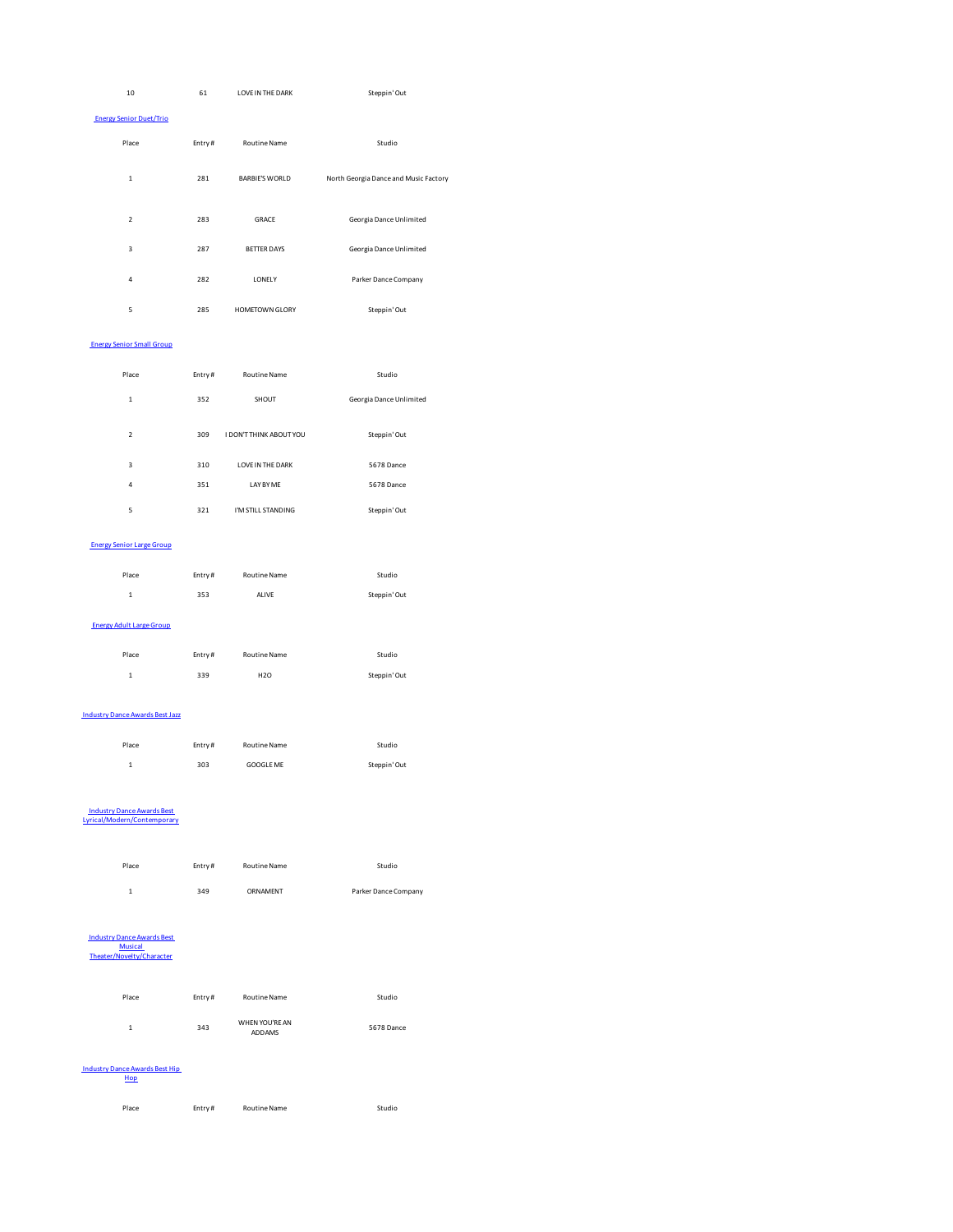| 348 | IF IT'S UP | Divine Dance Studio |
|-----|------------|---------------------|

### Industry Dance Awards Best Open/Acro/Ballet

| Place                                 | Entry# | <b>Routine Name</b> | Studio                  |
|---------------------------------------|--------|---------------------|-------------------------|
| $\mathbf{1}$                          | 353    | ALIVE               | Steppin' Out            |
| <b>Industry Dance Awards Best Tap</b> |        |                     |                         |
| Place                                 | Entry# | <b>Routine Name</b> | Studio                  |
| $\mathbf{1}$                          | 321    | I'M STILL STANDING  | Steppin' Out            |
| People's Choice Award                 |        |                     |                         |
| Place                                 | Entry# | <b>Routine Name</b> | Studio                  |
| $\mathbf{1}$                          | 308    | If I Disappear      | Georgia Dance Unlimited |
|                                       |        |                     |                         |

### Highest Scoring Solo of Competition

| .     |        |                     |                          |                    |
|-------|--------|---------------------|--------------------------|--------------------|
| Place | Entry# | <b>Routine Name</b> | Studio                   | Dancer             |
|       | 409    | <b>BLUEBIRD</b>     | Studio X Elite Dance Co. | Evangeline Webster |

### Highest Scoring Group of Competition

| Place                                  | Entry# | <b>Routine Name</b>  | Studio                                               |                    |
|----------------------------------------|--------|----------------------|------------------------------------------------------|--------------------|
| $\mathbf{1}$                           | 347    | HAI F TIMF           | Steppin' Out                                         |                    |
| <b>Energy Elite Experience Winners</b> |        |                      |                                                      |                    |
|                                        | Entry# | <b>Routine Name</b>  | Studio                                               |                    |
|                                        | 193    | Be Still and Know    | Precision Ballet Company                             |                    |
|                                        | 194    | Revenge of the Nerds | The British Academy of Performing Arts               |                    |
|                                        | 196    | Party Go Boom        | Steppin' Out                                         |                    |
|                                        | 204    | Sweet Dreams         | Parker Dance Company                                 |                    |
|                                        | 320    | Princess & The Frog  | North Georgia Dance and Music Factory                |                    |
|                                        | 346    | Elton                | Georgia Dance Unlimited                              |                    |
|                                        | 347    | HalfTime             | Steppin' Out                                         |                    |
|                                        | 337    | Sing, Sing, Sing     | 5678 Dance                                           |                    |
|                                        | 349    | Ornament             | Parker Dance Company                                 |                    |
|                                        | 342    | Oxidize              | AREA-Atlantas Resource for Entertainment and<br>Arts |                    |
| <b>Teen Title</b>                      |        |                      |                                                      |                    |
| Place                                  | Entry# | <b>Routine Name</b>  | Studio                                               | Dancer             |
| $\mathbf{1}$                           | 409    | <b>BLUEBIRD</b>      | Studio X Elite Dance Co.                             | Evangeline Webster |
| <b>Senior Title</b>                    |        |                      |                                                      |                    |

1 56 IN THE SILENCE North Georgia Dance and Music Factory Bryson Porter

### **ADCC Studio of Excellence**

## Tumbletown 2 of LaGrange **Improv Dance off Winners 11 and Under**

**TECHNIQUE**

**PERFORMANCE**

| Caitlin Pike              |  |
|---------------------------|--|
| 12 and Over               |  |
| Serena McGuinn            |  |
|                           |  |
| <b>Photogenic Winners</b> |  |
| 11 and Under              |  |
| Sophie Wheeles            |  |
| 12 ad Over                |  |
| <b>Addison Wheeles</b>    |  |
|                           |  |
| <b>JUDGES AWARDS</b>      |  |

# 115 I Remember Her 230 Friend Like Me 31 Read my Mind 165 Tutti Fruiti 263 No Troubles

Studio X Elite Dance Co. Studio X Elite Dance Co.

Parker Dance Co.

Parker Dance Co.

| Entry# | <b>Routine Name</b>    |  |  |
|--------|------------------------|--|--|
| 50     | Come To My Window      |  |  |
| 195    | Wel The Girls          |  |  |
| 336    | Another Day in the Sun |  |  |
| 93     | Cold                   |  |  |
| 228    | Car Wash               |  |  |
| 261    | Impossible             |  |  |
| 372    | Kill of the Night      |  |  |
|        |                        |  |  |
| 115    | I Remember Her         |  |  |
| 230    | Friend Like Me         |  |  |
| 31     | Read my Mind           |  |  |
| 165    | Tutti Fruiti           |  |  |
| 263    | No Troubles            |  |  |
| 281    | Barbie's World         |  |  |
| 403    | I'm Fabulous           |  |  |

Place **Entry #** Routine Name **Routing Studio**